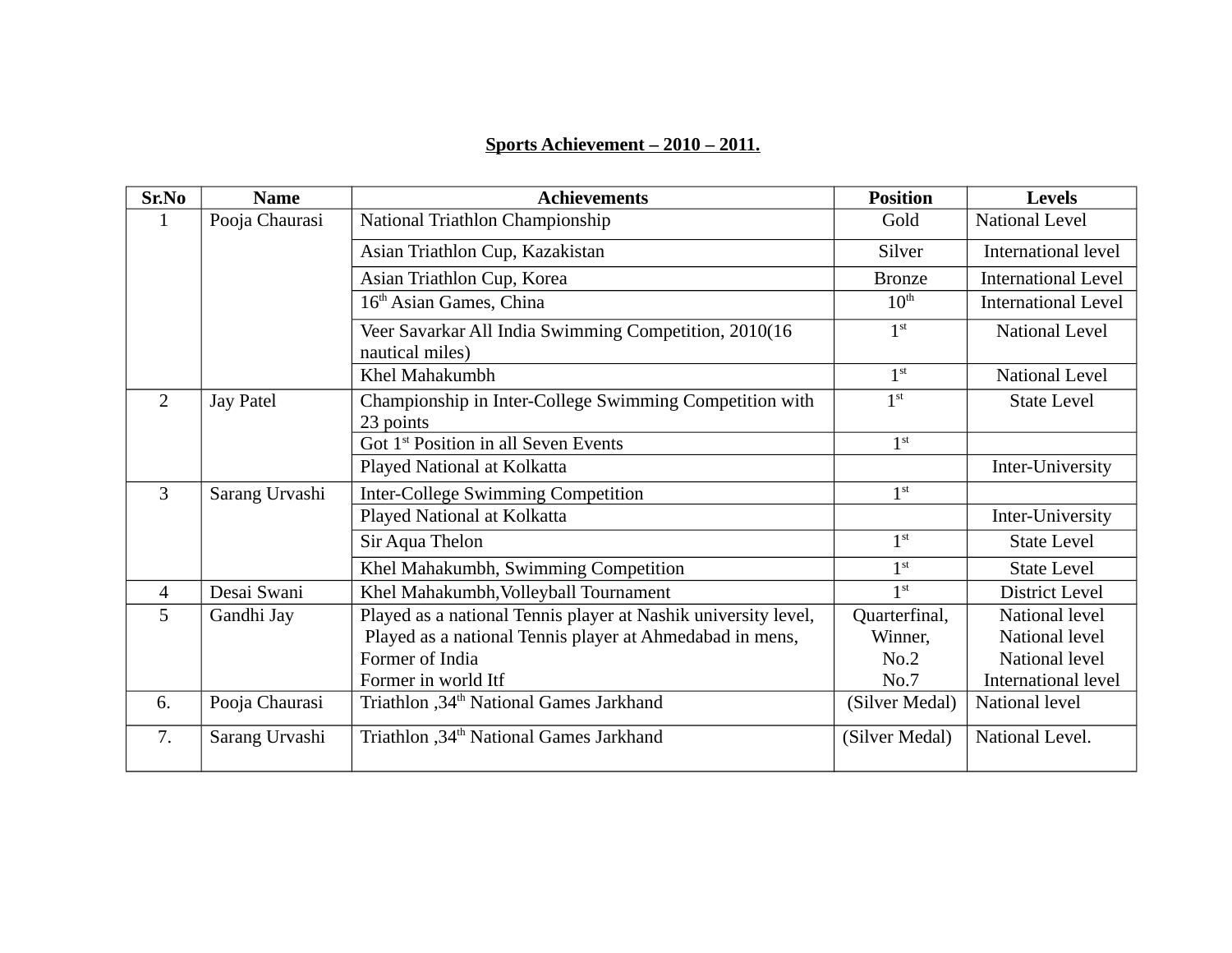# **Sports Achievement – 2011 – 2012.**

| Sr.No          | <b>Name of the Student</b>                            | <b>Achievements</b>                                                                              | <b>Place</b>            | <b>Position and Level</b>                          |
|----------------|-------------------------------------------------------|--------------------------------------------------------------------------------------------------|-------------------------|----------------------------------------------------|
| $\mathbf{1}$   | Pooja Chaurushi<br>B.Sc. $(I.T.)$ 6 <sup>th</sup> Sem | First female triathelete to<br>participate in 16 <sup>th</sup> Asian Games                       | Gvangzhoo,<br>China     | $10^{\text{th}}$ rank<br><b>Interational Level</b> |
|                |                                                       | 19 <sup>th</sup> National Traithlon                                                              | Raipur,<br>Chattisgadh  | <b>Gold Medal National Level</b>                   |
|                |                                                       | 1500 Mtr run, 39 <sup>th</sup> Athletic Meet of<br><b>VNSGU</b>                                  | VNSGU,<br>Surat         | $3rd$ rank<br><b>Universtiy Level</b>              |
| $\overline{2}$ | M.Sc. $(I.T.) 8th$<br><b>Jay Patel</b><br>Sem         | <b>Played Inter University Swimming</b><br>Championship 2011-12. Swimming<br>events - Waterpolo. | Kolkata                 | Inter-University Level                             |
| 3              | Ayush Rawat B.Sc. (I.T.) $2nd$<br>Sem                 | Inter University Competition of<br><b>Badminton</b>                                              | <b>Bharuch</b>          | $1st$ Rank<br>Inter-University                     |
| $\overline{4}$ | Vaibhav Patel B.Sc. $(I.T.)$ 4 <sup>th</sup><br>Sem   | Khel Mahakumbh 2012, Kho Kho                                                                     | Limbayat<br>Zone, Surat | <b>District Level</b>                              |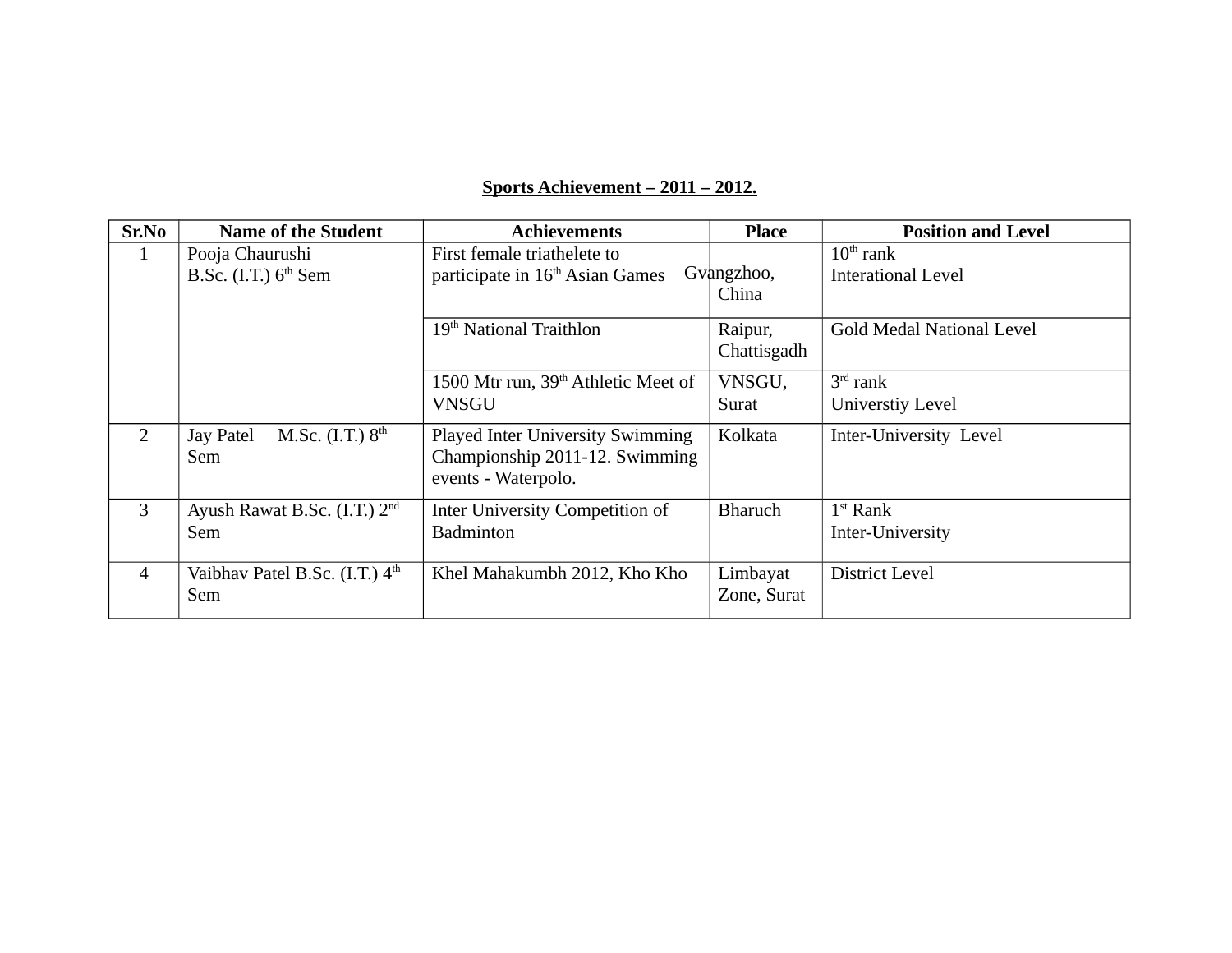| Participation      | Competition      | $\sim$ por to retaint vehicles $\equiv$ 0 1 $\equiv$<br>Position | Event                                  |
|--------------------|------------------|------------------------------------------------------------------|----------------------------------------|
| Chaurushi Pooja    | Trithlon         | 1 <sup>st</sup>                                                  | National Triathlon Championship (2012) |
|                    | Marathon         | $9th$ (National) – $1st$ Surat                                   | Night Marathon, Surat                  |
| Ayush Rawat        | <b>Badminton</b> | 1 <sup>st</sup>                                                  | Inter College (University)             |
|                    | <b>Badminton</b> | 3 <sup>rd</sup>                                                  | State Khel Mahakumbh (2013)            |
| Vithlani Nandan P. | Wrestling        | 2 <sup>nd</sup>                                                  | District Khel Mahakumbh (2013)         |

**Sports Achievement 2012 - 13**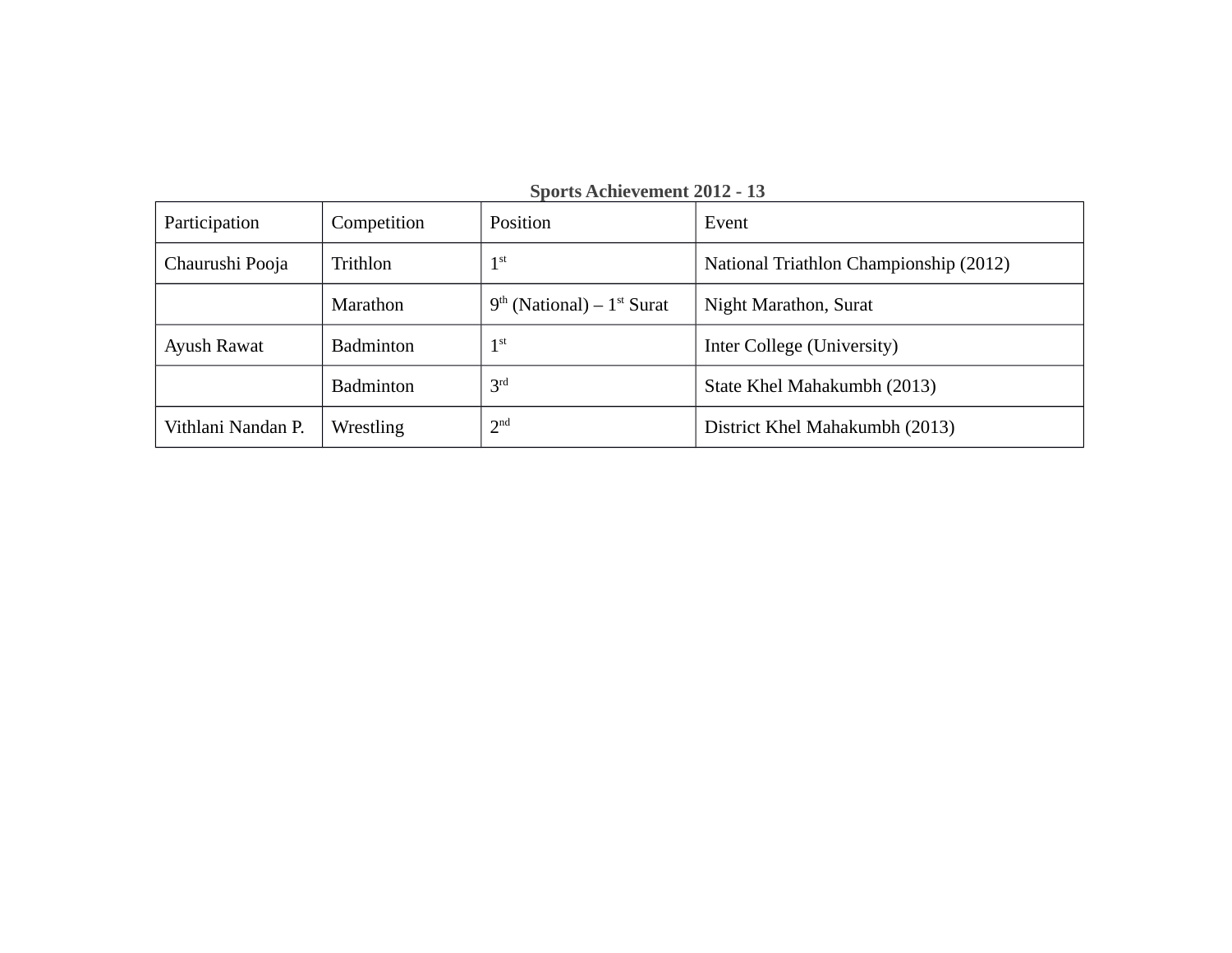# **Sports Achievement 2013-2014**

| Sr.No          | <b>Name of the Student</b>                | Achievements                                                                                                                                                       |
|----------------|-------------------------------------------|--------------------------------------------------------------------------------------------------------------------------------------------------------------------|
| $\mathbf{1}$   | Vithlani Nandan, B.Sc.<br>(IT)4thSemester | Participated in Wrestling at Khel Maha kumbh 2013 and stood 2nd at District<br>level                                                                               |
| $\overline{2}$ | Rawat Aayush, B.Sc.<br>(IT)6thSemester    | Participated in Badminton at Khel Maha kumbh 2013 and stood 1st at State<br>level, 2nd at District level,<br>3rd at State level, 2nd at State Level.               |
| 3              | Vaibhav Patel, M.Sc.(IT)<br>8thSemester   | Participated in Kho-Kho at Khel Mahakumbh 2013 and stood 2nd at District<br>level &<br>Selected for<br><b>State Level</b>                                          |
| $\overline{4}$ | Dhrumi Patel, B.Sc.(IT)2nd<br>Semester    | Participated in Open Federation State level Juniors Boxing Championship,<br>won gold medal & also<br>Selected for centre of Excellency in Boxing at National Level |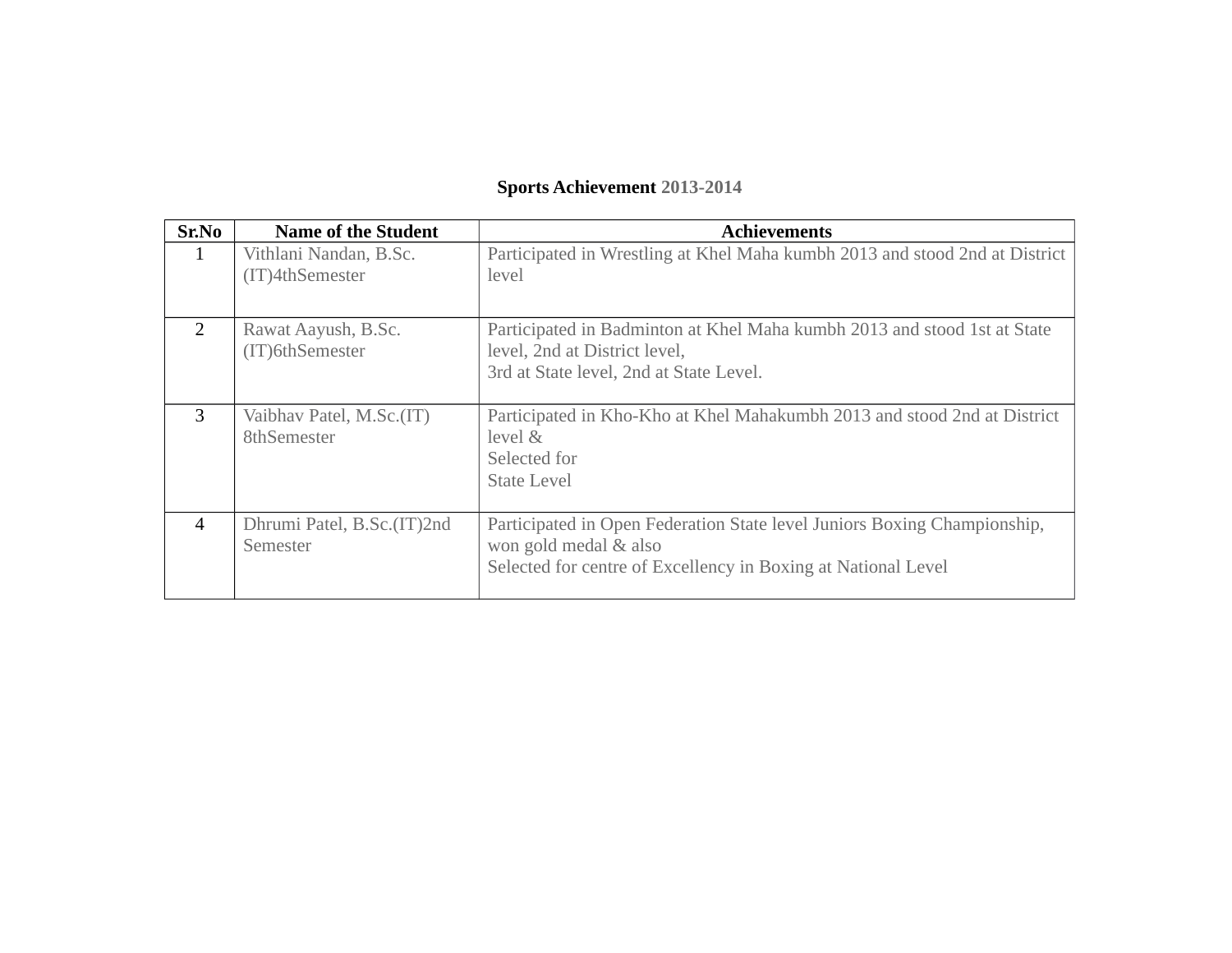# **Sports Achievement 2014-2015**

| Sr.No                               | <b>Name of the Student</b> | <b>Achievements</b>               |
|-------------------------------------|----------------------------|-----------------------------------|
| 1                                   | Solanki Mayank             | <b>Inter College Table Tennis</b> |
| $\overline{2}$<br>Kukadaiya Amit V. |                            | <b>Inter College Table Tennis</b> |
| 3                                   | Gamit Sudhir N.            | <b>Inter College Table Tennis</b> |
| $\overline{4}$                      | Surati Menil P.            | <b>Inter College Swimming</b>     |
| 5.                                  | Bhanvadia Raj              | <b>Inter College Swimming</b>     |
| 6.                                  | Patel Dhrumi Paresh        | <b>Inter College Boxing</b>       |
| 7.                                  | <b>Shah Shrey Rakesh</b>   | Hand Ball                         |